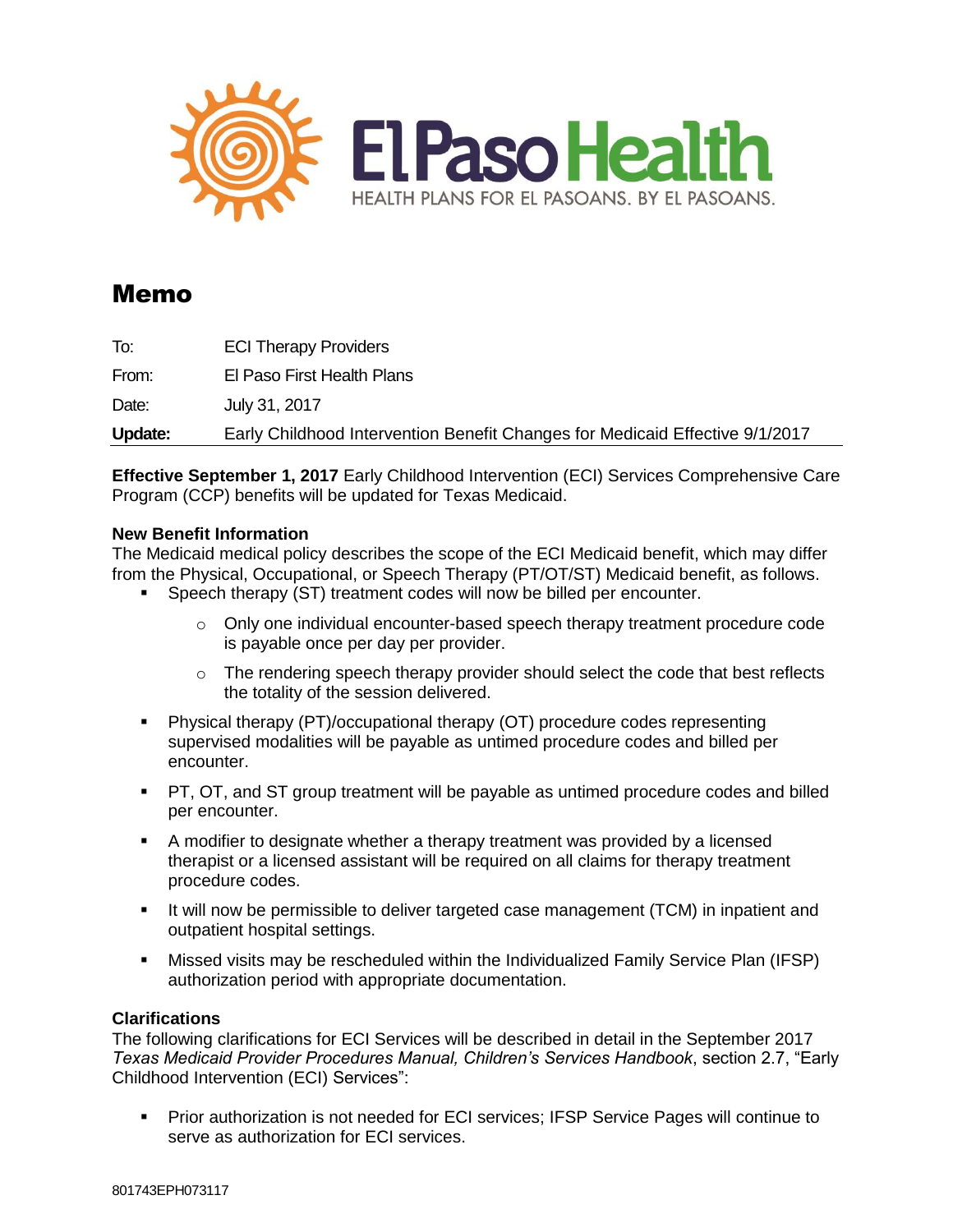- Reimbursement is available to two or more of the ECI contractor's service providers (e.g., OT and ST) when they are conducting an evaluation at the same time.
- Medically necessary therapy services may be provided by other Medicaid-enrolled providers in addition to the services provided by the ECI contractor.
- ECI PT, OT, and ST evaluations and re-evaluations do not require orders from a referring provider.
- **ECI PT and OT require orders from a referring provider one time per year for treatment;** ST does not require treatment orders from a referring provider.
- Seating assessments delivered by a PT or OT do not require orders from a referring provider.
- Specialized skills training (SST) and TCM do not require orders from a referring provider but must be delivered by a qualified ECI provider.
- The billing structure for the following timed PT/OT treatment procedure codes has not changed:

| <b>Timed PT/OT Treatment Procedure Codes</b> |       |       |       |       |       |
|----------------------------------------------|-------|-------|-------|-------|-------|
| 97032                                        | 97033 | 97034 | 97035 | 97036 | 97110 |
| 97112                                        | 97113 | 97116 | 97124 | 97140 | 97530 |
| 97535                                        | 97542 | 97750 | 97760 | 97761 | 97762 |

#### **Reminder**

ECI services must be billed under the ECI contractor's Texas Provider Identifier (TPI), National Provider Identifier (NPI), and benefit code of ECI as the insured's policy group when submitting claims.

#### **New Policy Language Effective September 1, 2017**

The following information will be added to the ECI Services policy effective September 1, 2017:

#### **Individual Speech Therapy Treatment Procedure Codes**

The following ST individual treatment codes must be billed per encounter and are limited to once per date of service. Only one of the following encounter-based individual speech therapy treatment procedure codes is payable once per date of service:

| Individual Speech Therapy Treatment Procedure Codes |       |  |
|-----------------------------------------------------|-------|--|
| 92507                                               | 92526 |  |
|                                                     |       |  |

The rendering speech therapy provider should select the code that best reflects the totality of the session delivered.

For example, if most of the session is reflected by 92507, that code should be selected, even if swallowing treatment (92526) was delivered for a smaller portion of the session.

#### **Untimed PT or OT Procedure Codes**

The following PT/OT treatment procedure codes representing supervised modalities are limited to one encounter each, per date of service, per discipline:

| Untimed Treatment Procedure Codes Limited to Once Per Day |       |       |       |       |       |
|-----------------------------------------------------------|-------|-------|-------|-------|-------|
| 97012                                                     | 97014 | 97016 | 97018 | 97022 | 97024 |
| 97026                                                     | 97028 |       |       |       |       |